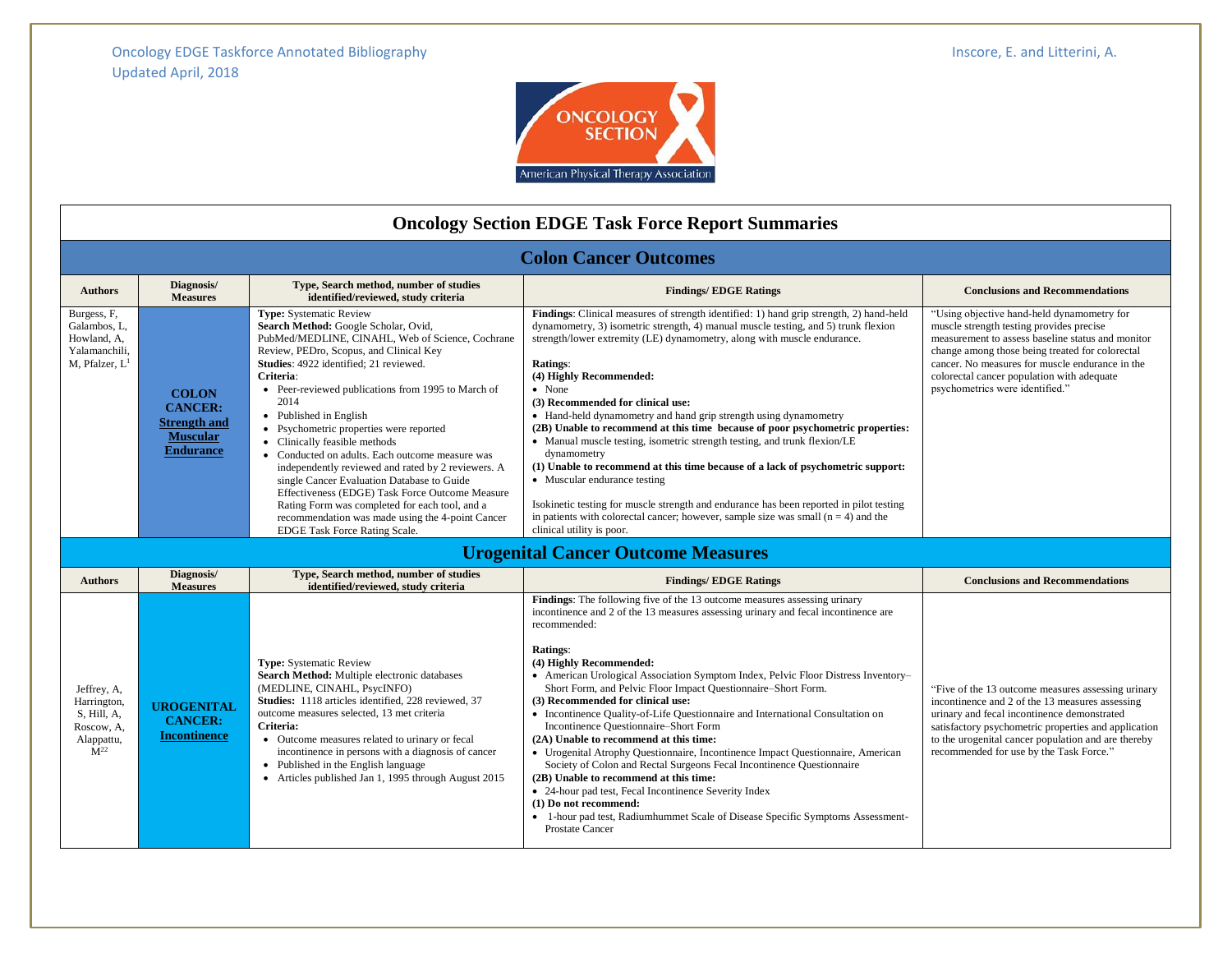| Cohn, J.<br>Gever, H.<br>Lee, J, Fisher,<br>M <sup>23</sup>              | <b>UROGENITAL</b><br><b>CANCER:</b><br>Lymphedema                                                                                        | <b>Type:</b> Systematic Review<br>Search Method: Google Scholar, PubMed/MEDLINE,<br>CINAHL, Web of Science, Cochrane Review, and PEDro.<br>Studies: 181,658 articles found, 68 identified for review<br>Criteria:<br>• Published in the English language<br>• Clinically measured limb volume by direct or indirect<br>means preferably to the lower extremities or genitals<br>• Report psychometric properties<br>• Present clinically feasible methods<br>• Included adults (18 years or older) as participants<br>• Articles published after 1996 through "present" | Findings: Both water displacement and circumferential measurement methods by tape<br>measure were rated as Highly Recommended to quantify lower-extremity limb volume.<br>Water displacement was determined to be the criterion standard by which all other<br>assessments of volume are benchmarked. Both optoelectric volumetry and bioelectric<br>impedance analysis were rated as Recommended, and ultrasound was rated Not<br>Recommended<br>Ratings:<br>(4) Highly Recommended:<br>• Water displacement and circumferential measurement methods by tape measure<br>(3) Recommended for clinical use:<br>• Optoelectric volumetry and bioelectric impedance analysis<br>(2B) Unable to recommend at this time because of poor psychometric properties:<br>• None<br>(1) Unable to recommend at this time:<br>• Ultrasound | "Early detection of subclinical lower-extremity<br>lymphedema in this patient population<br>remains challenging, as there is no "index" limb that<br>can be proven to be uninvolved in a patient<br>population with documented pelvic node<br>dissection/irradiation. No articles were found to<br>support valid and reliable genital lymphedema<br>volume measurement."                                                                                                                                    |
|--------------------------------------------------------------------------|------------------------------------------------------------------------------------------------------------------------------------------|-------------------------------------------------------------------------------------------------------------------------------------------------------------------------------------------------------------------------------------------------------------------------------------------------------------------------------------------------------------------------------------------------------------------------------------------------------------------------------------------------------------------------------------------------------------------------|--------------------------------------------------------------------------------------------------------------------------------------------------------------------------------------------------------------------------------------------------------------------------------------------------------------------------------------------------------------------------------------------------------------------------------------------------------------------------------------------------------------------------------------------------------------------------------------------------------------------------------------------------------------------------------------------------------------------------------------------------------------------------------------------------------------------------------|-------------------------------------------------------------------------------------------------------------------------------------------------------------------------------------------------------------------------------------------------------------------------------------------------------------------------------------------------------------------------------------------------------------------------------------------------------------------------------------------------------------|
| Davies, C.,<br>Colon, G.,<br>Geyer, H.,<br>Pfalzer, L.,<br>Fisher, $M21$ | <b>PROSTATE</b><br><b>CANCER:</b><br><b>Functional</b><br><b>Mobility</b>                                                                | <b>Type:</b> Systematic Review<br>Search Method: Google Scholar, Ovid,<br>PubMed/MEDLINE, CINAHL, Sports Discus, Web of<br>Science, Cochrane Review, and PEDro.<br><b>Studies:</b> 38,373 articles found, 87 included<br>Criteria:<br>• Report psychometric properties<br>• Present clinically feasible methods<br>• Have adults (preferably male) as participants,<br>• Published in the English language<br>• Articles published after 1995 through May 2014                                                                                                          | Findings: For 10 walk tests, 5 ADL functional tests, and 7 self-reported community<br>participation measures reviewed in this study, there were seven tests that were highly<br>recommended:<br><b>Ratings:</b><br>(4) Highly Recommended:<br>• 2-Minute Walk Test (2-MWT) and 6-Minute Walk Test (6-MWT)<br>• 10-Meter Timed Walk (10- MTW)<br>• Timed Up and Go (TUG)<br>• 5 times sit to stand (5xSTS)<br>$\bullet$ SPPB<br>• Physical Performance Battery for Patients with Cancer (PPB)<br>(3) Recommended:<br>• Assessment of Life Habits (LIFE-H)<br>• Functional Independence Measure (FIM)<br>• Activity Measure for Post-Acute Care (AM-PAC)                                                                                                                                                                         | "Seven tests are highly recommended by the<br>Oncology EDGE Task Force: 2-MWT, 6-MWT, 10-<br>MTW, TUG, 5xSTS, SPPB, and PPB, based on<br>good clinical utility and psychometric properties.<br>Three tests are recommended but lack use in the<br>cancer population: LIFE-H, FIM, and AM-PAC.<br>Further research is needed to establish psychometric<br>properties of other current measures, including<br>validation among PCS, or to develop new<br>assessment tools in the prostate cancer population." |
| Harrington,<br>S., Lee, J.,<br>Colon, G.,<br>Alappattu,<br>$M^{12}$      | <b>PROSTATE</b><br><b>CANCER:</b><br>Health-Related<br><b>Quality of Life</b>                                                            | <b>Type:</b> Systematic Review<br>Search Method: PubMed/MEDLINE and Ovid, Google<br>Scholar<br>Studies: 163 publications met criteria and were reviewed<br>Criteria:<br>• Publication dates limited to January 1, 1995 and later<br>• Outcome measure reviewed comprised of:<br>(1) Prostate cancer-specific HRQOL measures<br>(2) General cancer HRQOL measures, and<br>(3) General HRQOL measures                                                                                                                                                                     | Findings: The following seven patient reported outcome measures are recommended<br>to assess Health-related quality of life (HRQOL):<br><b>Ratings:</b><br>(4) Highly Recommended<br>• European Organization for Research and Treatment of Cancer Quality of Life<br>Questionnaire-Prostate 25 (EORTC QLQ-P25),<br>• Expanded Prostate Cancer Index (EPIC)<br>• Assessment of Cancer Therapy-Prostate (FACT-P)<br>• UCLA-Prostate Cancer Index (UCLA-PCI)<br>• EORTC Quality of Life Questionnaire- Cancer 30, (EOTRC QLQ)<br>• Functional Assessment of Cancer Therapy-General(FACT-G)<br>• Short Form 36, 12, 8 $(SF)$                                                                                                                                                                                                       | "A variety of patient reported outcome measures<br>have been reported in the literature to assess<br>HRQOL in men diagnosed with prostate cancer.<br>Seven measures were found to have satisfactory<br>psychometric properties, as well as good clinical<br>utility, and are recommended for use by the<br>researchers on this Task Force."                                                                                                                                                                 |
| Fisher, M.,<br>Davies, C.,<br>Colon, G.,<br>Geyer, H.,<br>Pfalzer, $L^8$ | <b>PROSTATE</b><br><b>CANCER:</b><br><b>Clinical</b><br><b>Measures of</b><br><b>Strength and</b><br><b>Muscular</b><br><b>Endurance</b> | Type: Systematic Review<br>Search Method: PubMed/Medline CINAHL, Web of<br>Science, Ovid, Google Scholar, Sports Discus, Cochrane<br>Review, PEDro, and Academic Search Premier.<br>Studies: 683 articles found, 30 included in this Review.<br>Criteria:<br>• Search was limited to articles published after 1995<br>• Studies of tools used to assess strength and muscular<br>endurance were included if they reported<br>psychometric properties, clinically feasible methods,<br>performed on adults, published in English.                                        | <b>Ratings:</b><br><b>4 Highly Recommended:</b><br>• None<br>3 Recommended for clinical use:<br>• Hand grip strength and hand-held dynamometry rated<br>2A Unable to recommend:<br>• One repetition maximum rated<br>(measure has been used in prostate cancer research however)<br>2B Unable to recommend at this time due to lack of psychometric support:<br>• Manual muscle testing rated<br>Not recommended:<br>• Muscular endurance training                                                                                                                                                                                                                                                                                                                                                                             | "Utilizing objective dynamometry for hand grip and<br>muscle strength testing provides precise<br>measurement to assess baseline status and monitor<br>change among men treated for prostate cancer."                                                                                                                                                                                                                                                                                                       |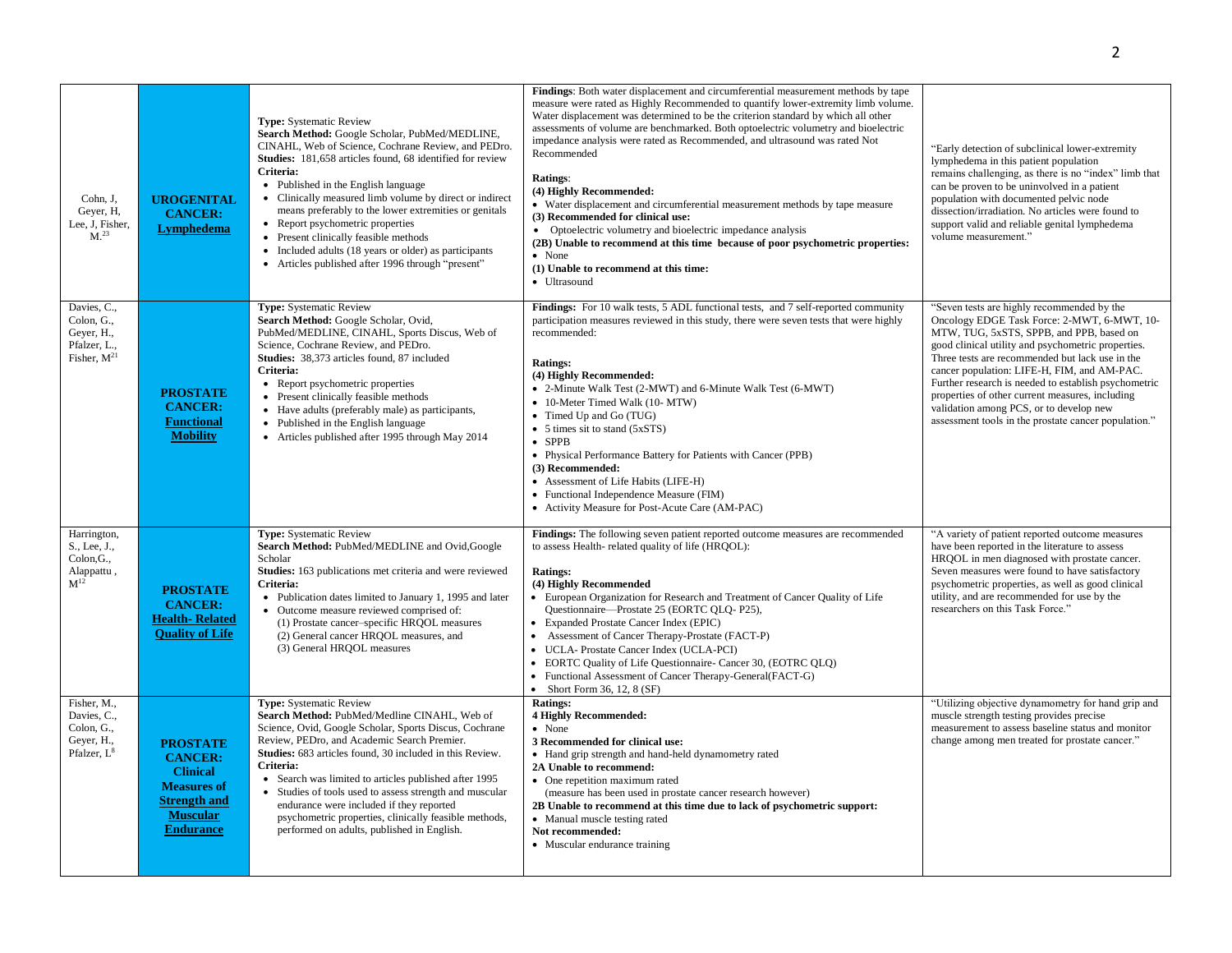| <b>Head and Neck Cancer Outcomes</b>                                                                             |                                                                                                       |                                                                                                                                                                                                                                                                                                                                                                                                                     |                                                                                                                                                                                                                                                                                                                                                                                                                                                        |                                                                                                                                                                                                                                                                                                                                                                                                                                                                                                                                                                   |  |
|------------------------------------------------------------------------------------------------------------------|-------------------------------------------------------------------------------------------------------|---------------------------------------------------------------------------------------------------------------------------------------------------------------------------------------------------------------------------------------------------------------------------------------------------------------------------------------------------------------------------------------------------------------------|--------------------------------------------------------------------------------------------------------------------------------------------------------------------------------------------------------------------------------------------------------------------------------------------------------------------------------------------------------------------------------------------------------------------------------------------------------|-------------------------------------------------------------------------------------------------------------------------------------------------------------------------------------------------------------------------------------------------------------------------------------------------------------------------------------------------------------------------------------------------------------------------------------------------------------------------------------------------------------------------------------------------------------------|--|
| <b>Authors</b>                                                                                                   | Diagnosis/<br><b>Measures</b>                                                                         | Type, Search method, number of studies<br>identified/reviewed, study criteria                                                                                                                                                                                                                                                                                                                                       | <b>Findings/EDGE Ratings</b>                                                                                                                                                                                                                                                                                                                                                                                                                           | <b>Conclusions and Recommendations</b>                                                                                                                                                                                                                                                                                                                                                                                                                                                                                                                            |  |
| Spinelli, B.,<br>Galantino,<br>M., Eden, M.,<br>Flores, A. <sup>20</sup>                                         | <b>HEAD &amp; NECK</b><br><b>CANCER-</b><br>related Neck<br><b>Dysfunction</b>                        | Type: Systematic Review of Patient Reported Outcomes<br>Search Method: PubMed, PEDro, EBSCO Host,<br>Medline, PsycInfo, and Cochrane Database<br><b>Studies:</b> 120 outcome measures reviewed using the<br>Preferred Reporting Items for Systematic Reviews and<br>Meta-Analyses (PRIMSA) model.<br>Criteria:<br>• Clinically feasible<br>• Relevant to the HNC population                                         | <b>Findings:</b><br>The following three outcome measures demonstrate strong psychometric properties<br>across multiple patient populations but minimally in the head and neck cancer (HNC)<br>population.<br><b>Ratings:</b><br><b>4 Highly Recommended:</b><br>• The Neck Disability Index<br>• Northwick Park Neck Pain Questionnaire<br>• Neck Pain and Disability Scale                                                                            | "Further Research should address the efficacy and<br>appropriateness of these measures of these measures<br>for used in patient populations presenting with<br>cancer-related neck dysfunction for HNC."                                                                                                                                                                                                                                                                                                                                                          |  |
| Eden, M.,<br>Flores, A.,<br>Galantino,<br>M., Spinelli,<br>B. <sup>4</sup>                                       | <b>HEAD &amp; NECK</b><br><b>CANCER-</b><br>related Shoulder<br><b>Dysfunction</b>                    | Type: Systematic Review of Patient Reported Outcomes<br>Search Method: PubMed, PEDro, EBSCO Host,<br>Medline, PsycInfo, and Cochrane Database<br><b>Studies:</b> 47 outcome measures found of which 16 met the<br>criteria to be reviewed.<br>Criteria:<br>• Clinically feasible<br>• Relevant to the HNC population                                                                                                | Findings: Out of the 16 outcome measures reviewed, 5 are recommended:<br><b>Ratings:</b><br><b>4 Highly Recommended:</b><br>none<br>3 Recommended:<br>• The Disabilities of the Arm Shoulder and Hand (DASH)<br>• Neck Dissection Impairment Index (NDII)<br>• Shoulder Pain and Disability Index (SPADI)<br>• University of Washington Quality of Life (UW-QOL) shoulder sub-scale                                                                    | "The DASH, QuickDASH and the SPADI<br>demonstrate strong psychometric properties across<br>multiple patient populations, but have been<br>minimally used in the HNC population. The NDII<br>and UW-QOL were specifically developed for the<br>HNC population but have not been fully tested.<br>Further research should address the efficacy and<br>appropriateness of these measures for use in patient<br>populations presenting with shoulder dysfunction in<br>the setting of HNC"                                                                            |  |
| Galantino.<br>M., Eden, M.,<br>Spinelli, B.,<br>Flores A. <sup>10</sup>                                          | <b>HEAD &amp; NECK</b><br><b>CANCER:</b><br><b>Tempormandibu</b><br>lar Related<br><b>Dysfunction</b> | <b>Type:</b> Systematic Review<br>Search Method: Ovid Medline, PubMed, PEDro, EBSCO<br>Host, PsycInfo, and Cochrane Databases<br>Studies: 1068 total articles, yielding 38 outcome<br>measures, 22 of which were included in the systems<br>review<br>Criteria:<br>• Clinically feasible<br>• Patient reported                                                                                                      | <b>Findings:</b><br>Four measures are recommended for clinical use.<br><b>Ratings:</b><br><b>4 Highly Recommended:</b><br>none<br>3 Recommended:<br>• The Graded Chronic Pain Scale 8<br>• 20-item Jaw functional limitation Scale<br>• TMD Pain Screener                                                                                                                                                                                              | "A variety of outcome measures have been reported<br>in the literature for individuals with HNC-related<br>TMD. Four measures, the Graded Chronic Pain<br>Scale, 8 and 20-item Jaw Functional Limitation<br>Scale and TMD Pain Screener, are recommended for<br>clinical use by the researchers on this task force<br>although it is important to note psychometric<br>properties specific to the HNC population are<br>lacking."                                                                                                                                 |  |
| Flores, A.,<br>Spinelli, B.,<br>Eden, M.,<br>Galantino, M.                                                       | <b>HEAD &amp; NECK</b><br><b>CANCER:</b><br>Quantifying<br><b>External</b><br><b>Lymphedema</b>       | <b>Type:</b> Systematic Review<br>Search Method: databases PubMed, PEDro, EBSCO<br>Host, Medline, PsycInfo, and Cochrane<br><b>Studies:</b> 11,337 articles, 141 of which were patient<br>reported outcomes and 254 were clinical measures<br>Criteria:<br>• Studies on humans<br>• Published in English                                                                                                            | <b>Findings:</b><br>No outcome measures for objectively quantifying external edema for the head and neck<br>cancer population can be recommended.<br><b>Ratings:</b><br><b>Not Recommended</b>                                                                                                                                                                                                                                                         | "The edema measures included in the review have<br>been tested on HNC patients but have not been<br>rigorously tested due to their novelty. There is need<br>for more research on this topic prior to providing<br>definitive recommendations."                                                                                                                                                                                                                                                                                                                   |  |
|                                                                                                                  |                                                                                                       |                                                                                                                                                                                                                                                                                                                                                                                                                     | <b>Breast Cancer Outcomes</b>                                                                                                                                                                                                                                                                                                                                                                                                                          |                                                                                                                                                                                                                                                                                                                                                                                                                                                                                                                                                                   |  |
| <b>Authors</b>                                                                                                   | Diagnosis/<br><b>Measures</b>                                                                         | Type, Search method, number of studies<br>identified/reviewed, study criteria                                                                                                                                                                                                                                                                                                                                       | <b>Findings/EDGE Ratings</b>                                                                                                                                                                                                                                                                                                                                                                                                                           | <b>Conclusions and Recommendations</b>                                                                                                                                                                                                                                                                                                                                                                                                                                                                                                                            |  |
| Huang, M.,<br>Blackwood,<br>J., Croarkin,<br>E., Wampler-<br>Kuhn, M.,<br>Colon, G.,<br>Pfalzer L. <sup>15</sup> | <b>BREAST</b><br><b>CANCER:</b><br><b>Balance</b>                                                     | <b>Type:</b> Systematic Review<br>Search Method: PubMed, Medline/OVID, CINAHL,<br>Cochrane Review, Web of Science, and PEDro<br>Studies: 683 articles found and 36 included in this review<br>Criteria:<br>• Published in English<br>• Between January $1,1995$ - July 31, 2014<br>• Described balance outcome measures, balance<br>deficits, or interventions to improve physical function<br>in cancer survivors. | <b>Findings:</b><br>More studies are needed to support the outcome measures for balance in breast cancer<br>survivors.<br><b>Ratings:</b><br><b>4 Highly Recommended:</b><br>none<br>3 Recommended for Clinical Use:<br>• The Fullerton Advanced Balance (FAB) Scale and Timed Up and Go (TUG)<br>2B Unable to recommend at this time<br>• Six outcome measures were rated<br>2A Unable to recommend at this time<br>• Six outcome measures were rated | "This review demonstrates that there is a lack of<br>research evidence supporting the psychometric<br>properties of outcome measures for balance in breast<br>cancer survivors. No studies have examined cutoff<br>scores of balance assessment tools for detecting<br>fallers in breast cancer survivors. Future research is<br>necessary to identify self-reported outcome<br>measures for assessing balance and fall risks, and to<br>differentiate tools specifically for different practice<br>settings throughout the continuum of cancer<br>survivorship." |  |
| Harringon,<br>S., Miale, S.<br>Ebaugh, D. <sup>13</sup>                                                          | <b>BREAST</b><br><b>CANCER:</b>                                                                       | Type: Systematic Review<br>Search Method: Medline, PsychINFO<br><b>Studies:</b> 1,407 articles reviewed, 48 outcome measures<br>identified                                                                                                                                                                                                                                                                          | <b>Findings:</b><br>11 measures are recommended for clinical use by the Task Force<br><b>Ratings:</b><br>4 Highly Recommended:                                                                                                                                                                                                                                                                                                                         | "A variety of outcomes measures have been reported<br>in the literature to assess HRQoL in women<br>diagnosed with breast cancer. Eleven measures were<br>found to have satisfactory psychometric properties                                                                                                                                                                                                                                                                                                                                                      |  |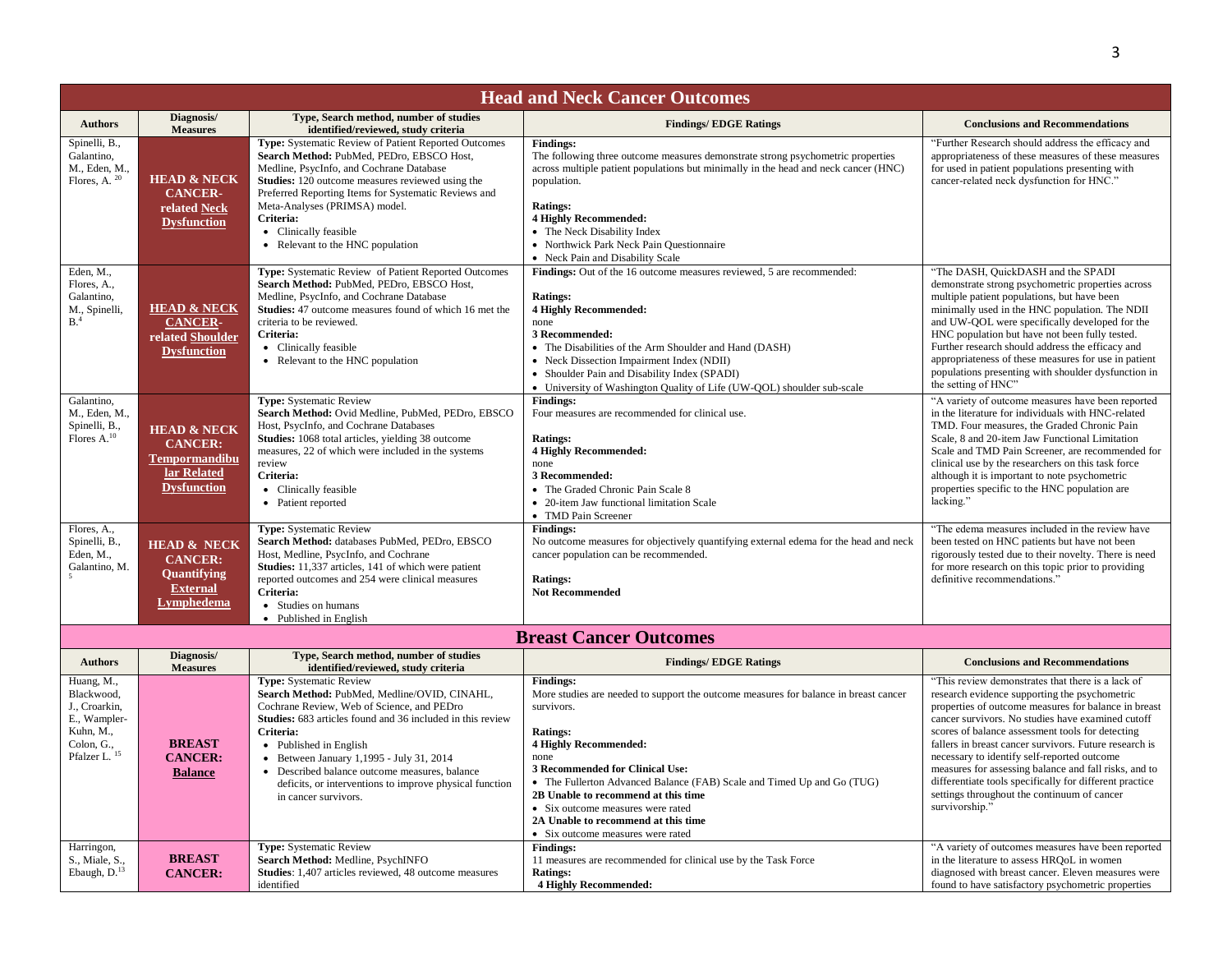|                                                                                                |                                                                                                |                                                                                                                                                                                                                                                                                                                                                                               | • European Organization for the Research and Treatment of Cancer Quality of Life                                                                                                                                                                                                                                                                                                                                                                                                                                                                                                                                                                                                                                                                                                                                                                                                                                                                                                                                                                                                           | and recommended for clinical use by the researchers                                                                                                                                                                                                                                                                                                                                                                                                                                                                                             |
|------------------------------------------------------------------------------------------------|------------------------------------------------------------------------------------------------|-------------------------------------------------------------------------------------------------------------------------------------------------------------------------------------------------------------------------------------------------------------------------------------------------------------------------------------------------------------------------------|--------------------------------------------------------------------------------------------------------------------------------------------------------------------------------------------------------------------------------------------------------------------------------------------------------------------------------------------------------------------------------------------------------------------------------------------------------------------------------------------------------------------------------------------------------------------------------------------------------------------------------------------------------------------------------------------------------------------------------------------------------------------------------------------------------------------------------------------------------------------------------------------------------------------------------------------------------------------------------------------------------------------------------------------------------------------------------------------|-------------------------------------------------------------------------------------------------------------------------------------------------------------------------------------------------------------------------------------------------------------------------------------------------------------------------------------------------------------------------------------------------------------------------------------------------------------------------------------------------------------------------------------------------|
| Drouin, J.,                                                                                    | <b>Health Related</b><br><b>Quality of Life</b>                                                | <b>Type:</b> Systematic Review                                                                                                                                                                                                                                                                                                                                                | Questionnaire (EORTC QLQ)- Breast 23<br>• BREAST-O<br>• Functional Assessment of Cancer Therapy (FACT)- Breast<br>$\bullet$ FACT-B+4<br>• EORTC QLQ- Cancer 30<br>• FACT- General<br>• Functional Living Index- Cancer<br>• Ferrans and Powers Quality of Life Index- Cancer Version<br>• Psychological Adjustment to Illness Scale,<br>• World Health Organization Quality of Life<br>• SF-Health Surveys<br><b>Findings:</b>                                                                                                                                                                                                                                                                                                                                                                                                                                                                                                                                                                                                                                                             | on this Task Force."<br>"Further understanding of the psychometric                                                                                                                                                                                                                                                                                                                                                                                                                                                                              |
| Morris, $G.S.3$                                                                                | <b>BREAST</b><br><b>CANCER:</b><br>Cardio-<br>respiratory<br><b>Fitness Tests</b>              | Search Method: CINAHL, PEDro, Pubmed (Medline),<br>Cochrane, Science Direct, Hooked on Evidence, Web of<br>Science, Scopus, and Sport Discus databases.<br>Studies: 3837 articles identified<br>Criteria:<br>• Female survivors of breast cancer<br>• Articles written in English                                                                                             | Sixty-eight articles met initial criteria, but only five were found that reported useable<br>psychometric data.<br><b>Ratings:</b><br><b>4 Highly Recommended:</b><br>• None<br>3 Recommended:<br>$\bullet$ None<br><b>2A Unable to Recommend</b><br>• Maximal and Submaximal tests (treadmill, cycle ergometer, step, and walk/run<br>tests) were valid and in this population, but are not safe or efficient for use in a<br>clinical setting                                                                                                                                                                                                                                                                                                                                                                                                                                                                                                                                                                                                                                            | properties of SET used in the breast cancer survivor<br>population is needed in order to make these tests<br>safe, accurate, and clinically useful."                                                                                                                                                                                                                                                                                                                                                                                            |
| Hile, E.,<br>Levangie, P.,<br>Ryans, K.,<br>Gilchrist, L. <sup>14</sup>                        | <b>BREAST</b><br><b>CANCER:</b><br>Chemotherapy-<br>induced<br>Peripheral<br><b>Neuropathy</b> | Type: Systematic Review<br>Search Method: PubMed and CINAHL<br><b>Studies: 2500 articles</b><br>Criteria:<br>$\bullet$ English<br>• Studies on humans<br>• 2007-August 2014<br>• Clinically feasible<br>• Addressing the chemotherapy- induced peripheral<br>neuropathy (CIPN) experience<br>• Published psychometric properties established in<br>survivors of breast cancer | <b>Findings:</b><br>11 measures met the review criteria<br><b>Ratings:</b><br>4 Highly recommended<br>• Functional Assessment of Cancer Therapy, Gynecologic Oncology Group-<br>Neurotoxicity Scale (FACT/GOG-Ntx)<br>2 Unable to Recommend at this time<br>The 10 remaining measures:<br>Functional Assessment of Cancer Therapy/ Gynecologic<br>$\bullet$<br>Oncology Group-Taxane (FACT/GOG-Taxane)<br>$\bullet$<br>Chemotherapy-induced Peripheral Neuropathy Assessment Tool (CIPNAT)<br>$\bullet$<br>Rasch-built Overall Disability Scale for Patients with CIPN (CIPN-R-ODS)<br>$\bullet$<br>European Organization for Research & Treatment in Cancer Quality of Life<br>$\bullet$<br>Quest - CIPN 20 Item (EORTC QLQ-CIPN 20)<br>Patient Neurotoxicity Questionnaire (PNQ Taxanes, Cisplatin and Carboplatin<br>version) Modified Total Neuropathy Score (mTNS)<br>Total Neuropathy Score, clinical version (TNSc)<br>5-item reduced Total Neuropathy Score (TNSr 5-item)<br>$\bullet$<br>Peripheral Neuropathy Scale (PNS)<br>Scale for Chemotherapy-induced Neurotoxicity (SCIN) | "The Oncology Section Breast Cancer EDGE Task<br>Force on Clinical Measures of CIPN recommends<br>the FACT/GOG-Ntx during physical therapy<br>screening or assessment of CIPN in breast cancer<br>survivors who have received neurotoxic<br>chemotherapy; however, it is not recommended for<br>use in isolation. Therapists are encouraged to<br>supplement with further tests and measures to<br>capture sensory, motor, and autonomic deficits<br>specific to each survivor, along with related activity<br>and participation restrictions." |
| Fisher, M.,<br>Lee, J.,<br>Davies, C.,<br>Geyer, H.,<br>Colon, G.,<br>Pfalzer, L. <sup>9</sup> | <b>BREAST</b><br><b>CANCER:</b><br><b>Functional</b><br><b>Mobility</b>                        | <b>Type:</b> Systematic Review<br>Search Method: Google Scholar, Ovid, PubMed/Medline,<br>CINAHL, Sports Discus, Web of Science, Cochrane<br>Review, and PEDro databases<br><b>Studies:</b> 819 articles found, 211 included in this review<br>Criteria:<br>• Studies after 1995<br>• Clinically feasible methods<br>• Performed on adults<br>• Published in English          | <b>Findings:</b><br>A total of 11 measures recommended for clinical use<br><b>Ratings</b><br>4 Highly recommended:<br>• 6 minute walk test<br>• Timed Up and go<br>3 Recommended for clinical use<br>• 2-Minute walk test<br>• 12- Minute Walk Tests<br>• 10-Meter Walk test<br>• 5 Times Sit to Stand<br>• Short Performance Physical Battery<br>• Physical Battery for Patients with Cancer<br>• Functional Independence Measure for Patients with Cancer                                                                                                                                                                                                                                                                                                                                                                                                                                                                                                                                                                                                                                | "Many tools are available to assess upper extremity<br>and overall functional mobility skills in women<br>treated for breast cancer. There are currently no<br>tools recommended that assess community<br>participation."                                                                                                                                                                                                                                                                                                                       |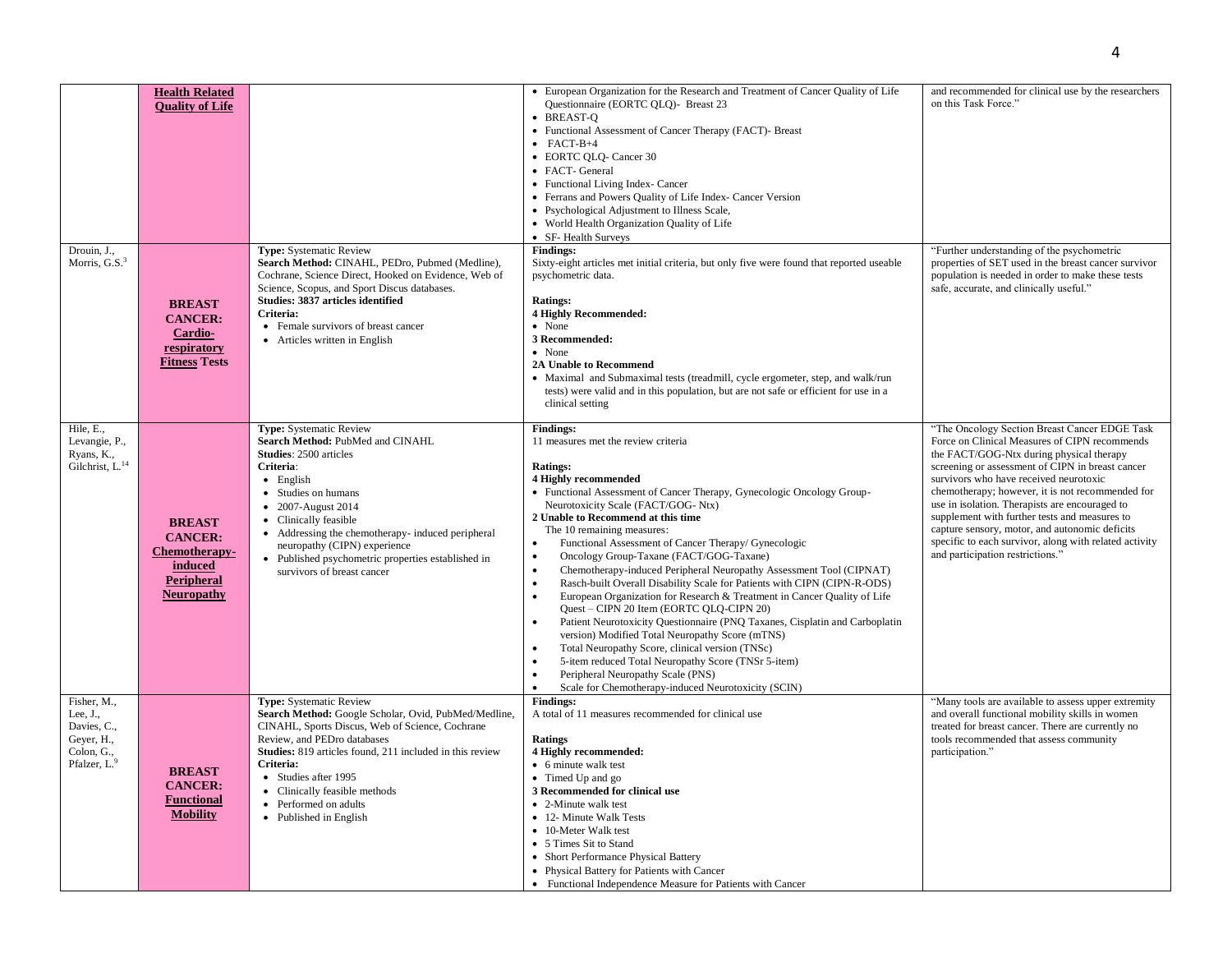|                                                                                                   |                                                                                                                                                               |                                                                                                                                                                                                                                                                                                                                                                                                                                                                                                                                                                                               | • Functional Independence Measure (FIM)                                                                                                                                                                                                                                                                                                                                                                                                                                                                                                                                   |                                                                                                                                                                                                                                                                                                                                                                                                                                                                                                                                                      |
|---------------------------------------------------------------------------------------------------|---------------------------------------------------------------------------------------------------------------------------------------------------------------|-----------------------------------------------------------------------------------------------------------------------------------------------------------------------------------------------------------------------------------------------------------------------------------------------------------------------------------------------------------------------------------------------------------------------------------------------------------------------------------------------------------------------------------------------------------------------------------------------|---------------------------------------------------------------------------------------------------------------------------------------------------------------------------------------------------------------------------------------------------------------------------------------------------------------------------------------------------------------------------------------------------------------------------------------------------------------------------------------------------------------------------------------------------------------------------|------------------------------------------------------------------------------------------------------------------------------------------------------------------------------------------------------------------------------------------------------------------------------------------------------------------------------------------------------------------------------------------------------------------------------------------------------------------------------------------------------------------------------------------------------|
| Perdomo, M.,<br>Davies, C.,<br>Levenhagen,<br>K, Ryans<br>K <sup>17</sup>                         | <b>BREAST</b><br><b>CANCER:</b><br><b>Secondary</b><br><b>Lymphedema</b>                                                                                      | <b>Type:</b> Systematic Review<br>Search Method: Academic Search Premier, Health<br>Source Nursing/Academic, MEDLINE, Ovid, PRE-<br>CINAHL, CINAHL, CINAHL with full text, Psychology<br>and Behavioral Collection, PubMed, Google Scholar,<br>EBSCO host, Sports discus, Web of Science, Web of<br>Knowledge, and Cochrane Databases.<br>Studies: 2114 articles reviewed<br>Criteria:<br>• Upper extremity<br>• Secondary lymphedema<br>• Female adults<br>• Breast neoplasm<br>• 2001-May 2012<br>• Research prior to 2001 was included if psychometric<br>properties have not been updated | • Assessment of Life Habits; and Activity Measure for Post-acute Care<br><b>Findings:</b><br>The Task Force recommends three measures due to good reliability, validity, and<br>clinical utility.<br><b>Ratings:</b><br>4 Highly recommended :<br>• Circumferential measurement<br>• Water displacement<br>• Bioelectrical impedance spectroscopy (BIS)<br>2A Unable to Recommend at this time due to limited evidence:<br>• Tonometry<br>• Perometry<br>• Lymphedema Breast Cancer Questionnaire (LBCQ) self-report tool<br>• Visual Analog Scale                        | "Breast Cancer EDGE Task Force recommends CM,<br>water displacement, and BIS as routine physical<br>therapy assessment tools for early detection of<br>BCRL and/or to document response to interventions.<br>Perometry is not recommended at this time due to<br>poor clinical utility. Further research is needed to<br>determine psychometric properties for tonometry,<br>the LBCQ, and the Visual Analog Scale. Research is<br>also needed to standardize the diagnostic criteria for<br>each assessment tool to detect early onset of<br>BCRL." |
| Price, W.,<br>Doherty, D.,<br>Adams, A. <sup>19</sup>                                             | <b>BREAST</b><br><b>CANCER:</b><br><b>Cancer related</b><br>fatigue                                                                                           | <b>Type:</b> Systematic Review<br>Search Method:: CINAHL, PEDro, PubMed, Medline,<br>Cochrane, First Search, Science Direct, Google Scholar,<br>Hooked on Evidence, Web of Science, Scopus, and Web<br>of Knowledge.<br>Studies: 497 articles reviewed<br>Criteria:<br>• From $2002 - 2012$<br>• Written in English                                                                                                                                                                                                                                                                           | <b>Findings:</b><br>Only 3 measurement tools met the criteria to be classified as highly recommended<br><b>Ratings:</b><br><b>4 Highly Recommended:</b><br>• Brief Fatigue Inventory<br>• Functional Assessment of Cancer Therapy- Breast cancer subscale<br>• Multi-dimensional Fatigue Symptom Inventory Short Form                                                                                                                                                                                                                                                     | "Further studies are warranted to consider the<br>applicability of one or multidimensional<br>measurement tools for screening versus evaluation<br>of CRF."                                                                                                                                                                                                                                                                                                                                                                                          |
| Davies, C.,<br>Ryans, K.,<br>Levenhagen,<br>K., Perdoma,<br>M <sup>2</sup>                        | <b>BREAST</b><br><b>CANCER:</b><br><b>Ouality of Life</b><br>and Functional<br><b>Outcome</b><br><b>Measures for</b><br><b>Secondary</b><br><b>Lymphedema</b> | Type: Systematic Review<br>Search Method: Academic Search Premier, Health<br>Source Nursing/Academic, MEDLINE, Ovid, PRE-<br>CINAHL, CINAHL, CINAHL with full text, Psychology<br>and Behavioral Collection, PubMed, Google Scholar,<br>EBSCO host, Sports discus, Web of Science, Web of<br>Knowledge, and Cochrane Databases<br>Studies: 96 articles reviewed<br>Criteria:<br>• Upper extremity<br>• Secondary Lymphedema<br>• Female adults<br>• Breast neoplasm<br>• 2001-May 2012<br>• Research prior to 2001 was included if psychometric<br>properties has not been updated            | <b>Ratings:</b><br>The task force highly recommends two measures based on their psychometric<br>properties and clinical utility<br><b>Ratings:</b><br><b>4 Highly Recommended:</b><br>• The Functional Assessment of Cancer Therapy – Breast (FACT-B+4)<br>• Disability of Arm Shoulder and Hand (DASH) questionnaire<br>2A Unable to recommend at this time<br>• Lymphedema Functioning Disability and Health Questionnaire (Lymph - ICF)<br>• Upper Limb Lymphedema Measure (ULL-27)<br>1 Not Recommended<br>• The Lymphedema Quality of Life Measure for Limb (LYMQOL) | "The Breast Cancer EDGE Task Force recommends<br>the FACT-B+4 and DASH questionnaires to assess<br>the quality of life and function in patients with<br>BCRL. The Lymph-ICF and ULL-27 and LYMQOL<br>tools cannot be recommended at this time. Further<br>research is recommended to determine reliability,<br>validity, and clinical utility of these outcome<br>measures."                                                                                                                                                                         |
| Harrington,<br>S., Gilchrist,<br>L., Sander, A.                                                   | <b>BREAST</b><br><b>CANCER:</b><br>Pain                                                                                                                       | Type: Systematic Review<br>Search Method: PubMed, PscyhINFO<br>Studies: 1120 articles reviewed<br>Criteria:<br>• April 6, 2012- June 1, 2013                                                                                                                                                                                                                                                                                                                                                                                                                                                  | <b>Findings:</b><br>Six measures were highly recommended by the task force for use in the breast cancer<br>population.<br><b>Ratings:</b><br><b>4 Highly Recommended:</b><br>• Visual Analog Scale<br>• Numeric Rating Scale<br>• Pressure Pain Threshold<br>• McGill Pain Questionnaire<br>• McGill Pain Questionnaire - Short Form<br>• Brief Pain Inventory and Brief Pain Inventory – Short Form                                                                                                                                                                      | "A variety of outcome measures were used to<br>measure pain in women diagnosed with breast<br>cancer. When assessing pain in women with breast<br>cancer, researchers and clinicians need to determine<br>whether a unidimensional or multidimensional tool<br>is most appropriate as well as whether the tool has<br>strong psychometric properties."                                                                                                                                                                                               |
| Fisher, M.,<br>Davies, C.,<br>Beuthin, C.,<br>Colon, G.,<br>Zoll, B.,<br>Pfalzer, L. <sup>6</sup> | <b>BREAST</b><br><b>CANCER:</b><br><b>Strength and</b><br><b>Muscular</b><br><b>Endurance</b>                                                                 | <b>Type:</b> Systematic Review<br>Search Method: Web of Science, Pubmed/Medline,<br>CINAHL, Ovid, Google Scholar, Sports Discus, Cochrane<br>Review, PEDro, and Academic Search<br>Studies: 874 articles found, 22 were included in this<br>review<br>Criteria:                                                                                                                                                                                                                                                                                                                               | <b>Findings:</b><br>The use of hand held dynamometry is recommended in muscle strength testing<br><b>Ratings:</b><br><b>4 Highly Recommended:</b><br>• None<br>3 Recommended for clinical use                                                                                                                                                                                                                                                                                                                                                                             | "Utilizing objective dynamometry for hand grip and<br>muscle strength testing provides precise<br>measurement to assess baseline status and monitor<br>change among women treated for breast cancer."                                                                                                                                                                                                                                                                                                                                                |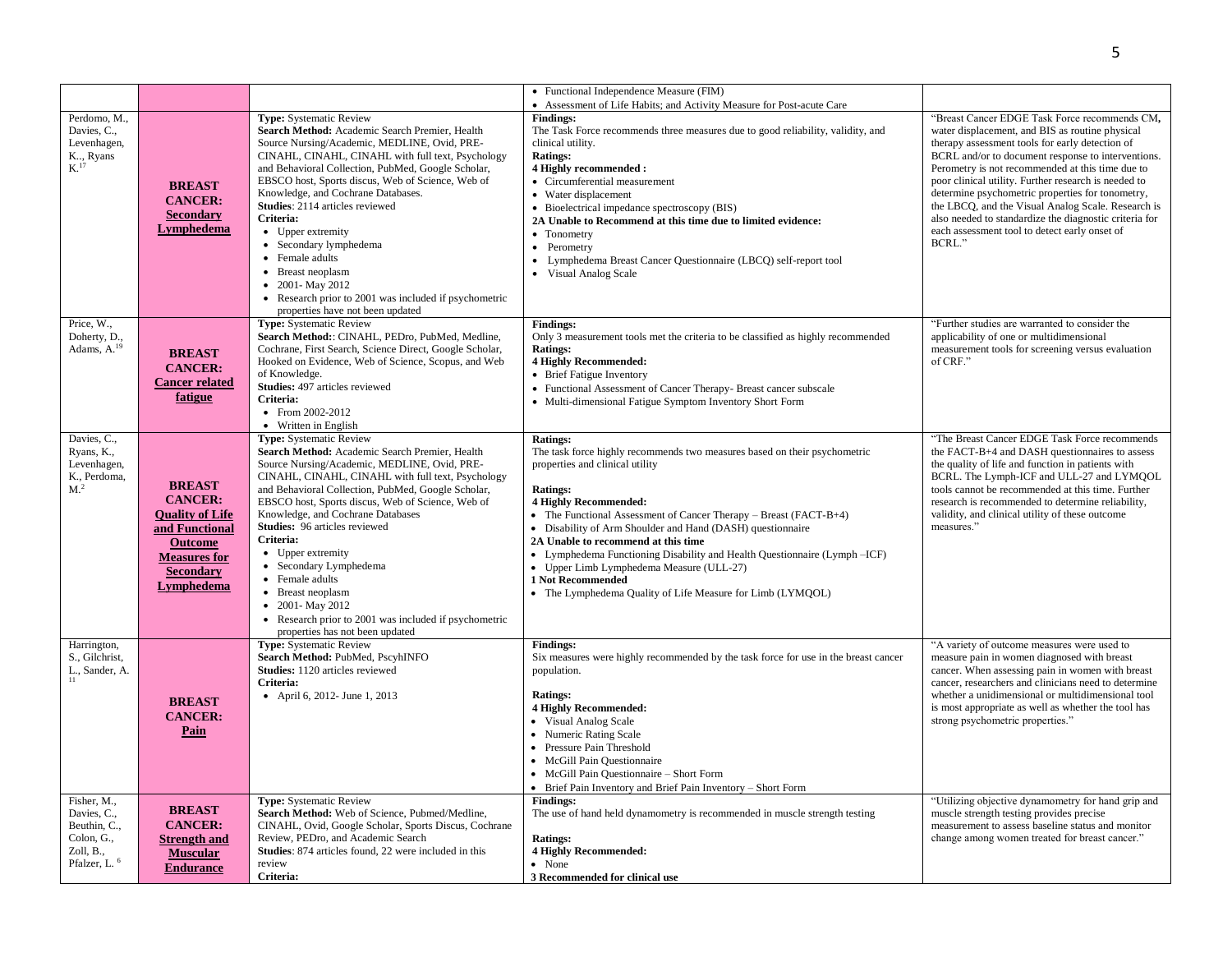| Fisher, M<br>Levangie, $P7$                    | <b>BREAST</b><br><b>CANCER:</b><br><b>Scapular</b><br>Assessment                                            | • Reported psychometric properties<br>• Clinically feasible methods<br>• Adults (preferably female)<br>• Published in English<br>• Publication dates after 1/1/1995<br><b>Type:</b> Systematic Review<br>Search Method: Academic Search Premier, Medline,<br>CINAHL, PubMed, Sport Discus, and Pedro.<br>Studies: Initial search yielded 694 studies of which 59<br>were reviewed<br>Criteria:<br>• Clinically feasible test of scapular position or function<br>• Psychometric properties reported<br>• Published in English | • Hand grip strength and Hand Held Dynamometry<br>2B Unable to Recommend at this time<br>• Manual muscle test and one repetition maximum<br>2A Unable to Recommend at this time<br>• Muscular endurance testing<br><b>Findings:</b><br>Dynamic movement assessment of the scapula is recommended, however, further<br>information is needed relative to its value in the breast cancer population.<br><b>Ratings:</b><br>4 highly Recommended:<br>• None<br>3 Recommended for clinical use:<br>• Dynamic Motion Assessment                                                                                                                                                                                                                                                                                                                                                                                                                                                                                                                                                          |                                                                                                                                                                                                                                                                                                                                                                                                                                                                                                                                                                                                                    | "Measurement of scapular motion remains a<br>challenge and reliable and valid measures must<br>precede further research into scapular problems<br>among survivors of breast cancer."                                                 |
|------------------------------------------------|-------------------------------------------------------------------------------------------------------------|-------------------------------------------------------------------------------------------------------------------------------------------------------------------------------------------------------------------------------------------------------------------------------------------------------------------------------------------------------------------------------------------------------------------------------------------------------------------------------------------------------------------------------|-------------------------------------------------------------------------------------------------------------------------------------------------------------------------------------------------------------------------------------------------------------------------------------------------------------------------------------------------------------------------------------------------------------------------------------------------------------------------------------------------------------------------------------------------------------------------------------------------------------------------------------------------------------------------------------------------------------------------------------------------------------------------------------------------------------------------------------------------------------------------------------------------------------------------------------------------------------------------------------------------------------------------------------------------------------------------------------|--------------------------------------------------------------------------------------------------------------------------------------------------------------------------------------------------------------------------------------------------------------------------------------------------------------------------------------------------------------------------------------------------------------------------------------------------------------------------------------------------------------------------------------------------------------------------------------------------------------------|--------------------------------------------------------------------------------------------------------------------------------------------------------------------------------------------------------------------------------------|
| Miale, S.,<br>Harrington,<br>S., Kendig, T.    | <b>BREAST</b><br><b>CANCER:</b><br><b>Upper Extremity</b><br><b>Function</b>                                | <b>Type:</b> Systematic Review<br>Search Method: PubMed<br><b>Studies:</b> 131 articles reviewed                                                                                                                                                                                                                                                                                                                                                                                                                              | <b>Findings:</b><br>Five outcomes measures are recommended<br>by the Task force for assessing upper<br>extremity function<br><b>Ratings:</b><br><b>4 Highly Recommended:</b><br>$\bullet$ DASH<br>$\bullet$ SPADI<br>$\bullet$ SRO<br>$\bullet$ PSS<br>3 Recommended:<br>• QuickDASH<br>2B Unable to Recommend:<br>• Upper limb disability<br>• American Shoulder and Elbow Surgeons<br>(ASES)<br>• Constant Shoulder Score<br>• Flexilevel Scale of Shoulder Function<br>(FLEX-SF)<br>• Shoulder Disability Questionnaire -<br>United Kingdom (SDQUK)                                                                                                                                                                                                                                                                                                                                                                                                                                                                                                                              | <b>2B Unable to Recommend</b><br>(continued):<br>• Simple Shoulder Test (SST)<br>• Upper Limb Functional Index<br>(ULFI)<br>• Oxford Shoulder Score (OSS)<br>2A Unable to Recommend:<br>• 10 Questions by Wingate<br>• Modified Behavioral Rating for<br><b>Breast Cancer</b><br>• Shoulder Disability Questionnaire-<br>Netherlands (SDQ-NL)<br>1 Not Recommended:<br>$\bullet$ Functional Impairment Test -<br>Hand, and Neck/Shoulder/Arm<br>(FIT-HaNSA)<br>• Kwan's Shoulder Problem Scale<br>(KAPS)<br>• Mobility Activities Measure<br>• UCLA Shoulder Scale<br>• Upper Extremity Functional Scale<br>(UEFS) | "Several outcome measures are used to measure<br>shoulder function in people with breast cancer.<br>Further research is needed to determine reliability<br>and validity of these tools specific to the breast<br>cancer population." |
| Perdomo, M.,<br>Sebelski, C.,<br>Davies, C. 18 | <b>BREAST</b><br><b>CANCER:</b><br><b>Shoulder and</b><br>Glenohumeral<br><b>Outcome</b><br><b>Measures</b> | <b>Type:</b> Systematic Review<br>Search Method: Academic Search Premier, Health<br>Source Nursing/Academic, MEDLINE, Ovid, PRE-<br>CINAHL, CINAHL, CINAHL with full text, Psychology<br>and Behavioral Collection, PubMed, Google Scholar,<br>EBSCO host, Sports discus, and Cochrane Database<br>Studies: 168 articles were reviewed<br>Criteria:<br>• English language only                                                                                                                                                | Findings: Passive goniometry demonstrated superior psychometric properties over<br>active ROM. Muscle length tests were not specifically studies in the patient population<br>with breast cancer. No information for the patient population with breast cancer found<br>regarding accessory motion<br><b>Ratings:</b><br><b>4 Highly Recommended:</b><br>• Goniometry, passive range of motion<br>3 Recommended:<br>• Goniometry, active range of motion<br>• Inclinemeter, active and passive ranges of motion<br>• Assessment of "stiffness" at GHJ<br>• Pectoralis major muscle length assessment<br>2B Unable to Recommend:<br>• Passive range of motion measurements to determine a capsular pattern of GHJ<br>• Assessment of end feel based on Cyriax continuum at the GHJ<br>1 Not recommended:<br>• Latissimus dorsi muscle length assessment test<br>• Shoulder internal rotation assessment<br>• Shoulder external rotation assessment<br>• Pectoralis minor muscle assessment<br>• 1 Latissimus dorsi muscle length assessment<br>• Supine pectoralis minor muscle test |                                                                                                                                                                                                                                                                                                                                                                                                                                                                                                                                                                                                                    | "Of the shoulder/ glenohumeral impairment<br>outcomes included in this study, only passive ROM<br>can be highly recommended as it demonstrated good<br>psychometric properties and has been used in<br>patients with breast cancer." |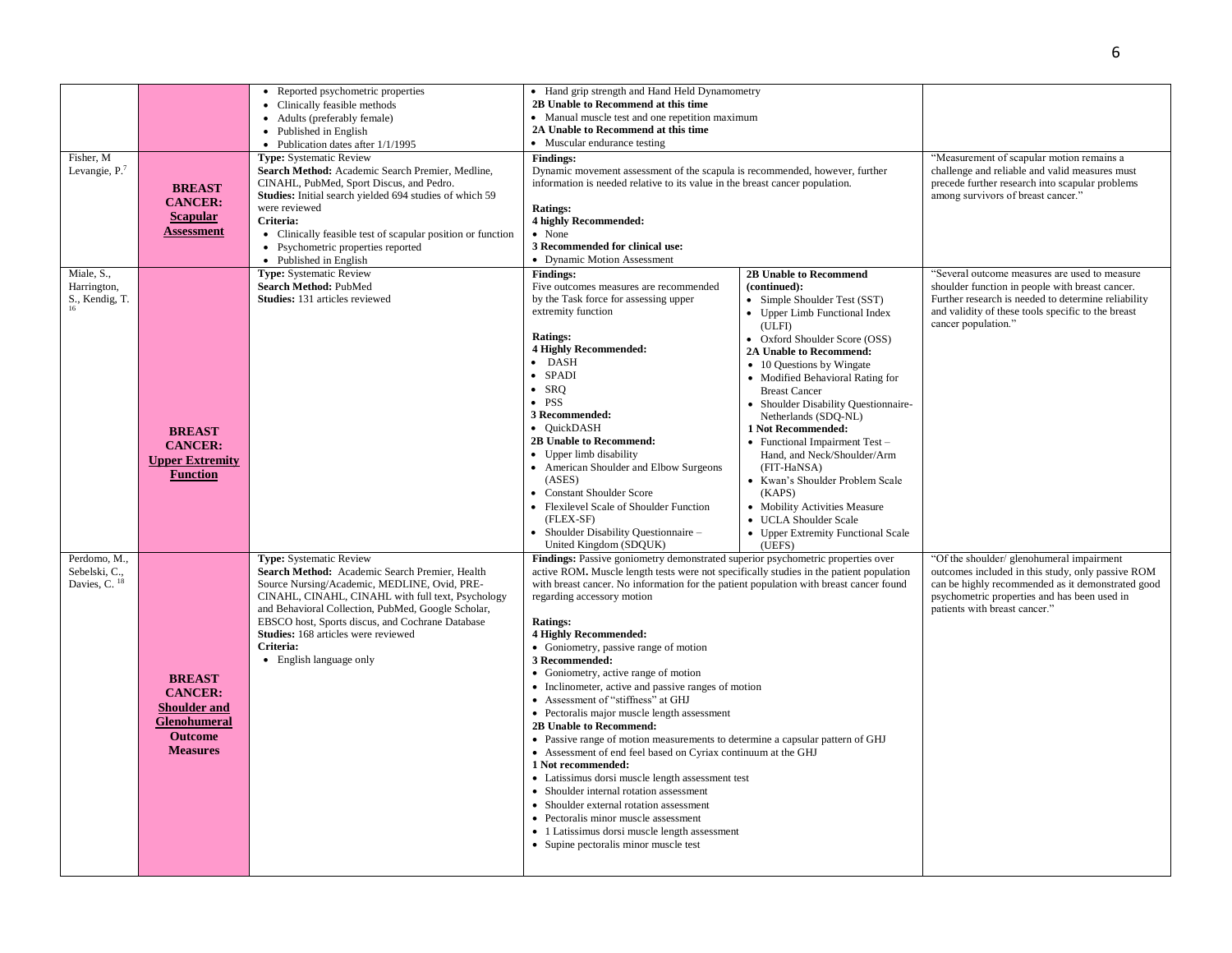|                                                                                       | <b>Outcomes by Condition</b>                                                      |                                                                                                                                                                                                                                                                                                                                                                                            |                                                                                                                                                                                                                                                                                                                                                                                                                                                                                                                                                                                                                                                                                                                                                                                                                                                                                                                                                                                                                                                                                                                                                                                                   |                                                                                                                                                                                                                           |  |  |
|---------------------------------------------------------------------------------------|-----------------------------------------------------------------------------------|--------------------------------------------------------------------------------------------------------------------------------------------------------------------------------------------------------------------------------------------------------------------------------------------------------------------------------------------------------------------------------------------|---------------------------------------------------------------------------------------------------------------------------------------------------------------------------------------------------------------------------------------------------------------------------------------------------------------------------------------------------------------------------------------------------------------------------------------------------------------------------------------------------------------------------------------------------------------------------------------------------------------------------------------------------------------------------------------------------------------------------------------------------------------------------------------------------------------------------------------------------------------------------------------------------------------------------------------------------------------------------------------------------------------------------------------------------------------------------------------------------------------------------------------------------------------------------------------------------|---------------------------------------------------------------------------------------------------------------------------------------------------------------------------------------------------------------------------|--|--|
| <b>Authors</b>                                                                        | Diagnosis/<br><b>Measures</b>                                                     | Type, Search method, number of studies<br>identified/reviewed, study criteria                                                                                                                                                                                                                                                                                                              | <b>Findings/EDGE Ratings</b>                                                                                                                                                                                                                                                                                                                                                                                                                                                                                                                                                                                                                                                                                                                                                                                                                                                                                                                                                                                                                                                                                                                                                                      | <b>Conclusions and Recommendations</b>                                                                                                                                                                                    |  |  |
| Alappattu, M,<br>Harrington,<br>S, Hill, A,<br>Roscow, A,<br>Jeffrey, $A^{24}$        | <b>SEXUAL</b><br><b>DYSFUNCTION</b><br><b>Patient-Reported</b><br><b>Measures</b> | Type: Systematic Review<br>Search Method: MEDLINE, CINAHL, PsycINFO<br>Studies: 1118 articles were reviewed, 21 measures<br>selected for analysis<br>Criteria:<br>Published in English<br>$\bullet$<br>Related to sexual function<br>From 1995 to August 2015                                                                                                                              | Findings: Five of the 21 measures had satisfactory psychometric properties and were<br>recommended.<br><b>Ratings:</b><br><b>4 Highly Recommended:</b><br>· Sexual Function-Vaginal Changes Questionnaire;<br>· International Index of Erectile Function; Erection Hardness Score;<br>• Sexual Health Inventory for Men (aka International Index of Erectile Function-5)<br>3 Recommended:<br>• Sexual Interest and Desire Inventory<br>2A Unable to Recommend:<br>• PROMIS-Sexual Function<br>• Female Sexual Function Index<br>• Arizona Sexual Experience Scale<br>• Golombok-Rust Inventory of Sexual Satisfaction<br>• Psychological Impact of Erectile Dysfunction<br>• Sexual Function Questionnaire<br>• Changes in Sexual Functioning Questionnaire<br>2B Unable to Recommend:<br>• Female Sexual Distress Scale<br>1 Not recommended:<br>• Dyadic Adjustment Scale<br>• Brief Sexual Function Questionnaire for Men<br>• Sexual Concerns Questionnaire–Gynecological Cancer<br>• Watts Sexual Function Questionnaire<br>• Sexual Problems Scale<br>• Brief Index of Sexual Functioning in Women<br>• Brief Sexual Function Inventory for Men<br>• Radiumhemmet Scale of Sexual Function | "Five of the 21 sexual dysfunction measures<br>demonstrated satisfactory psychometric<br>properties and application to the cancer population<br>and are thereby recommended for clinical use in<br>patients with cancer." |  |  |
| Harrington,<br>S, Gilchrist,<br>L, Lee, J,<br>Westlake, F,<br>Baker, A. <sup>25</sup> | <b>CLINICAL</b><br><b>MEASURES</b><br><b>FOR PAIN</b>                             | Type: Systematic Review<br>Search Method: MEDLINE, CINAHL, PsycINFO<br>Studies: 1164 articles identified, 494 were reviewed and<br>22 measures selected for analysis<br>Criteria:<br>Available in English<br>$\bullet$<br>Pain measures were used in individuals with<br>cancer<br>Published from 2005 to 2016<br>Used clinically feasible methods<br>Had reported psychometric properties | Findings: Seven of the 22 pain measures demonstrated satisfactory psychometric<br>properties and clinical utility and are thereby recommended for clinical and research<br>use in adults with a diagnosis of cancer.<br><b>Ratings:</b><br><b>4 Highly Recommended:</b><br>• McGill Pain Questionnaire-Short Form<br>• Numeric Rating Scale<br>• Visual Analog Scale<br>3 Recommended:<br>• Brief Pain Inventory<br>• Brief Pain Inventory-Short Form<br>• McGill Pain Questionnaire<br>• Pain Disability Index<br>2 Recommended as reasonable to use (there are limited studies using these measures<br>in the cancer population):<br>• Faces Pain Scale<br>• Leeds Assessment of Neuropathic Signs & Symptoms<br>• Neuropathic Pain Scale<br>• Neuropathic Pain Scale for Chemotherapy-induced Neuropathy<br>• Pain-Detect Ouestionnaire<br>• Pain Global Rating of Improvement<br>• Pressure Pain Threshold<br>• USCF Oral Cancer Pain Questionnaire<br>• Pain Thermometer<br>• Alberta Breakthrough Pain Assessment Tool<br>• Patient Pain Questionnaire<br>1 Not recommended:                                                                                                                | "Researchers and clinicians are encouraged to<br>review the Task Force recommendations, as well as<br>each specific outcome measure, for more extensive<br>information."                                                  |  |  |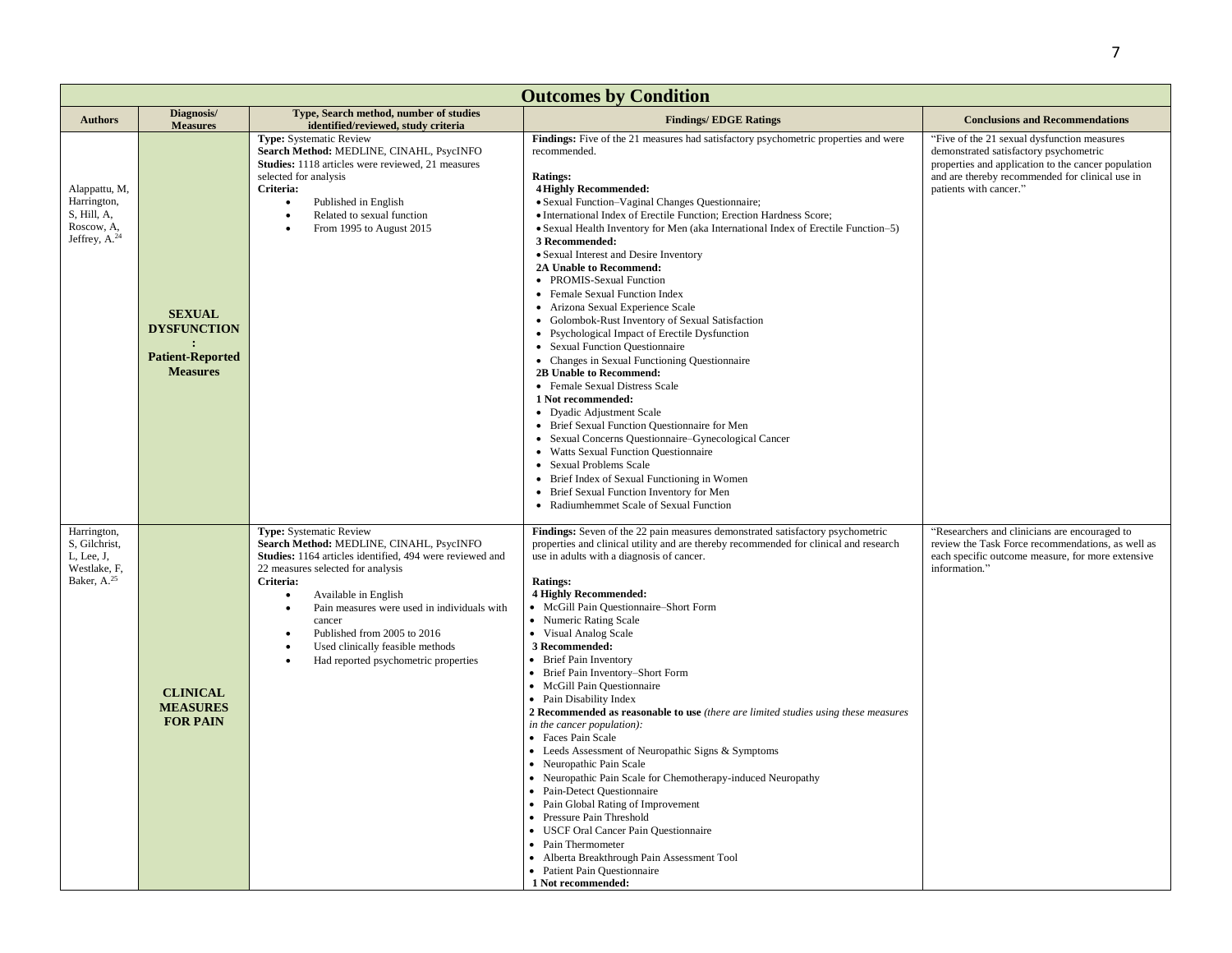|                                                                   |                                                                          |                                                                                                                                                                                                                                                                                                                                                                                                                                                                                                            | • American Pain Society Patient Outcome Questionnaire<br>• Pain Quality Assessment Scale<br>• West Haven Yale Multidimensional Pain Inventory                                                                                                                                                                                                                                                                                                                                                                                                                                                                                                                                                                                                                                                                                                                                                                                                                                       |                                                                                                                                                                                                                                                                                                           |                                                                                                                                                                                                                                                                                                                              |
|-------------------------------------------------------------------|--------------------------------------------------------------------------|------------------------------------------------------------------------------------------------------------------------------------------------------------------------------------------------------------------------------------------------------------------------------------------------------------------------------------------------------------------------------------------------------------------------------------------------------------------------------------------------------------|-------------------------------------------------------------------------------------------------------------------------------------------------------------------------------------------------------------------------------------------------------------------------------------------------------------------------------------------------------------------------------------------------------------------------------------------------------------------------------------------------------------------------------------------------------------------------------------------------------------------------------------------------------------------------------------------------------------------------------------------------------------------------------------------------------------------------------------------------------------------------------------------------------------------------------------------------------------------------------------|-----------------------------------------------------------------------------------------------------------------------------------------------------------------------------------------------------------------------------------------------------------------------------------------------------------|------------------------------------------------------------------------------------------------------------------------------------------------------------------------------------------------------------------------------------------------------------------------------------------------------------------------------|
| Fisher, M,<br>Davies, C.<br>Lacy, H,<br>Doherty, D. <sup>26</sup> | <b>MEASURES OF</b><br><b>CANCER-</b><br><b>RELATED</b><br><b>FATIGUE</b> | Type: Systematic Review<br>Search Method: Google Scholar, PubMed/MEDLINE,<br>CINAHL, EMBASE and PEDro<br>Studies: 626 identified, 136 reviewed<br>Criteria:<br>Published in English<br>Described tools used to screen for or assess CRF<br>Reported psychometric properties of the tools used to<br>screen or assess CRF<br>Presented clinically feasible methods for the screening<br>and assessment of CRF<br>Included the adult population $(\geq 18$ years)<br>Published between Jan1, 1997 - Aug 2017 | Findings: Recommendations were made for<br>14 questionnaires: five unidimensional and<br>nine multidimensional questionnaires are<br>recommended by the Oncology EDGE Task<br>Force.<br><b>Ratings: Unidimensional Questionnaires</b><br><b>4 Highly Recommended:</b><br>• Modified Brief Fatigue Inventory<br>(mBFI)<br>• Cancer-Related Fatigue Distress Scale<br>• 10-point Rating Scale for Fatigue<br>3 Recommended:<br>• MD Anderson Symptom Inventory<br>• Wu Cancer Fatigue Scale<br><b>Ratings: Multidimensional Questionnaires</b><br><b>4 Highly Recommended:</b><br>• Multidimensional Fatigue Symptom<br>Inventory<br>3 Recommended:<br>• Bidimensional Fatigue Scale<br>• Cancer Fatigue Scale<br>• Fatigue Symptoms Inventory<br>• Multidimensional Fatigue Inventory<br>• Piper/Quick Piper<br>• Profile of Mood States<br>• Patient Reported Outcome Measure<br>Information System (PROMIS) Cancer<br><b>Fatigue Short Form</b><br>• Schwartz Cancer Fatigue Scale | 2 Recommended as reasonable to<br>use:<br>• Four-Item Fatigue Scale<br>• Lee Fatigue Scale<br>• Visual Analog Scale for Fatigue<br>• Zung One-Item Self-Rating<br>Depression Scale<br>1 Not recommended:<br>• Multidimensional Assessment of<br>Fatigue<br>• Fatigue Pictogram<br>• General Fatigue Scale | "The 10-point Numeric Rating Scale for Fatigue is<br>best as a screening tool, whereas the<br>Multidimensional Fatigue Symptom Inventory is a<br>highly recommended multidimensional tool. Ease of<br>screening can promote referral for interventions,<br>whereas thorough assessment drives appropriate<br>interventions." |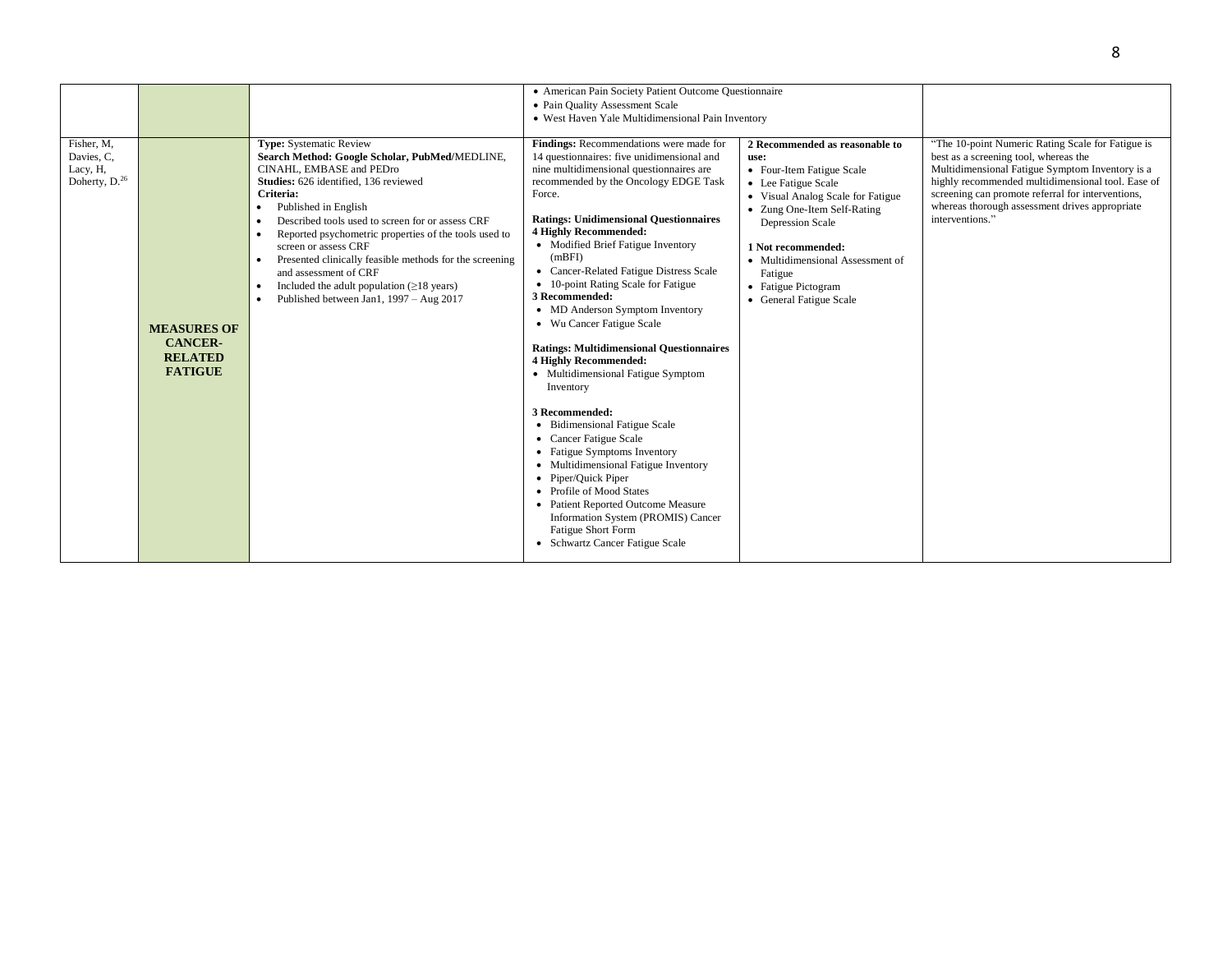## **References:**

- 1. Burgess, F., Galambos, L., Howland, A., Yalamanchili, M., M, Pfalzer, L, Oncology EDGE Task Force on Colorectal Cancer Outcomes: A Systematic Review of Clinical Measures of Strength and Muscular Endurance. *Rehabilitation Oncology*. 2016; 36-47.
- 2. Davies, C., Ryan, K., Levenhagen, K., Perdomo, M. Breast Cancer EDGE Task Force Outcomes: Quality of Life and Functional Outcome Measures for Secondary Lymphedema in Breast Cancer Survivors. Rehabilitation Oncology. 2014; 32(1):7-12.
- 3. Drouin, J., Morris, S. Oncology Section EDGE Task Force Breast Cancer Outdcomes: A Systematic Review of Clinical Measures of Cardiorespiratory Fitness Tests. *Rehabilitation Oncology*. 2015; 33(2): 24-36.
- 4. Eden, M., Flores, A., Galantino, M., Spinelli, B. Recommendations for Patient- Reported Outcome Measures for Head and Neck Cancer- related Shoulder Dysfunction: A Systematic Review. *Rehabilitation Oncology. 2014;32(3):6-19.*
- *5.* Flores, A., Spinelli., B., Eden, M., Galantino, M. EDGE Task Force on Head and Neck Cancer Outcomes A Systematic Review of Outcome Measures for Quantifying External Lymphedema. *Rehabilitation Oncology.* 2015; 33(2): 16-23.
- 6. Fisher, M.., Davies. C., Beuthin, C., Colon, G., Zoll, B., Pfalzer, L., Breast Cancer EDGE Task Force Outcomes Clinical Measures of Strength and Muscular Endurance: A Systematic Review. *Rehabilitation Oncology;* 2014: 32(4): 6-15.
- 7. Fisher, M, Levangie, P. Oncology Section Task Force on Breast Cancer Outcomes: Scapular Assessment. *Rehabilitation Oncology*. 2013; 30(4): 12-18.
- 8. Fisher, M., Davies, C., Colon, G., Geyer, H., Pfalzer, L. Oncology Section EDGE Task Force on Prostate Cancer Outcomes: A Systematic Review of Clinical Measures of Strength and Muscular Endurance. *Rehabilitation Oncology*. 2015; 33 (2): 37-44.
- 9. Fisher, M., Lee, J., Davies, C., Geyer, H., Colon, G., Pfalzer, L. Oncology Section EDGE Task Force on Breast Cancer Outcomes: A Systematic Review of Outcome Measures for Functional Mobility. *Rehabilitation Oncology*. 2015; 33(3): 19-31.
- 10. Galantino, M., Eden, M., Spinelli, B., Flores A. A Systematic Review of Outcome Measures for Tempormandibular related Dysfunction. *Rehabilitation Oncology.*2015; 33(2): 6-14.
- 11. Harrington, S., Gilchrist, L., Sander, A. Breast Cancer Edge Task Force Outcomes: Clinical Measures of Pain. Rehabilitation Oncology. 2014; 32 (1): 13-21.
- 12. Harrington, S., Lee, J., Colon, G., Alappattu , M. Oncology Section EDGE Task Force on Prostate Cancer: A systematic Review of Outcome Measures for Health-Related Quality of Life. *Rehabilitation Oncology.* 2016; 34:27-35.
- *13.* Harringon, S., Miale, S., Ebaugh, D. Breast Cancer EDGE Task Force Outcomes: Clinical Measures of Health Related Quality of Life. *Rehabilitation Oncology*. 2015; 33(1): 5-17.
- 14. Hile, E., Levangie, P., Ryans, K. Oncology Section Task Force on Breast Cancer Outcomes: Clinical Measures of Chemotherapy- induced Peripheral Neuropathy—A Systemic Review. *Rehabilitation Oncology*. 2015; 33(3): 32-41.
- 15. Huang, M., Blackwood, J., Croarkin, E., Wampler-Kuhn, M., Colon, G., Pfalzer, L. Outcomes: Clinical Measures of Balance A Systematic Review. *Rehabilitation Oncology*. 2015; 33(1): 18-27.
- 16. Miale, S., Harrington, S., Kendig, T. Oncology Section Task Force on Breast Cancer Outcomes: Clinical Measures of Upper Extremity Function. *Rehabilitation Oncology.* 2013; 30(4):27-34.
- 17. Perdomo, M., Davies, C., Levenhagen, K.., Ryans K. Assessment Measures of Secondary Lymphedema in Breast Cancer Survivors. *Rehabilitation Oncology*. 2014; 32(1): 22-35.
- 18. Perdomo, M., Sebelski, C., Davies, C. Oncology Task Force on Breast Cancer Outcomes: Shoulder and Glenohumeral Outcome Measures. *Rehabilitation Oncology*.2013; 30(4).
- 19. Price, W., Doherty, D., Adams, A., Breast Cancer EDGE Task Force Outcomes: Evidence- based Cancer related fatigue Measurement tools. *Rehabilitation Oncology.*2014; 32(3): 32-39.
- 20. Spinelli, B., Galantino, M., Eden, M., Flores, A. Recommendations for Patient-reported Outcome Measures for Head and Neck Cancer-related Neck Dysfunction: A Systematic Review. *Rehabilitation Oncology.* 2014; 32(3): 20-31.
- 21. Davies, C., Colon, G., Geyer, H., Pfalzer, L., Fisher, M., Oncology EDGE Task Force on Prostate Cancer Outcomes: A Systematic Review of Outcome Measures for Functional Mobility. *Rehabilitation Oncology*. 2016; 34(3): 82-96.